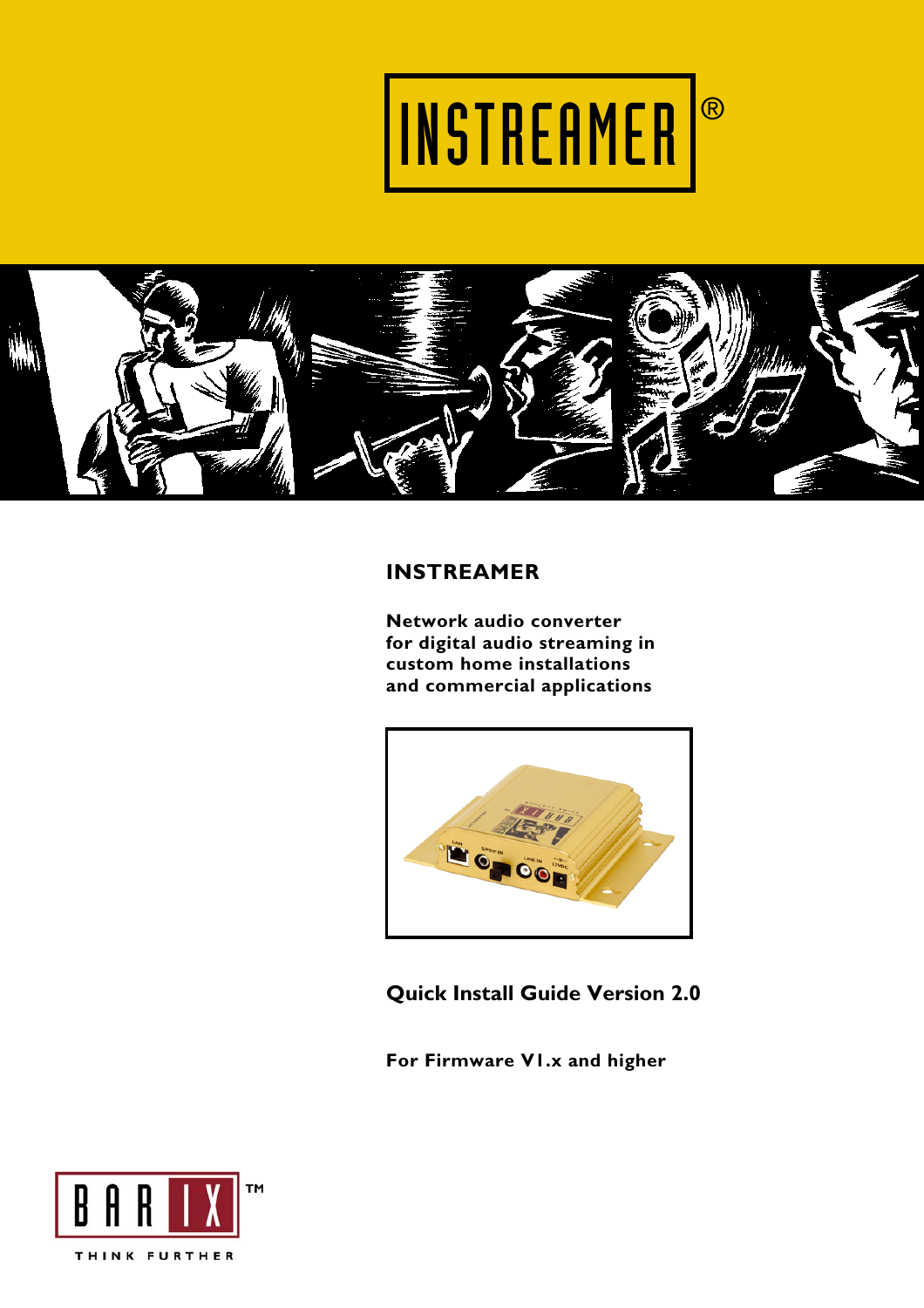# **Package content**



a Instreamer b Power supply c Earphone d RCA stereo cable

e Serial cross cable f Network cable





- A RJ45 for LAN 10/100 Half/Full duplex
- B S/PDIF in coaxial
- C S/PDIF in optical
- D Left Line input RCA
- E Right Line input RCA
- F Power in

# **Installation**

#### **STEP 1**

Plug the included network cable (f) into the network port (A) of the Instreamer (a) and the other end into your hub or switch.

#### **STEP 2**

Plug the included earphone (c) into the headphone output (2) and put it in your ear. Get the pen and paper ready to write down the IP address that will be announced in step 4.

#### **STEP 3**

Plug the power supply (b) into the power jack (F) of the device and the other end into the power outlet of the wall.

## **STEP 4**

The Instreamer will now search for a DHCP server to get an IP address and announce this address over the



- 1 Serial port (RS-232)
- 2 Headphone out
- 3 Infrared out
- 4 Red and green LED for status display
- 5 Reset button

Press this button shortly to reset the Instreamer. If you press it until the red light flashes (about 5 seconds) the device will be reset to factory defaults.

earphone. *Example:192.168.0.12 (Voice: one nine two…)*  Make sure you write this IP address down.

If no DHCP server is found then our IPzator function will search the network for a free IP address (this could take up to 5 minutes). If the IP address is not announced check if the yellow LED (right LED on top of network port A) is lit. If it stays dark check your network cabling. If the front LEDs (4) stay dark check the power cabling (step 3).

If it still fails revert the device to factory defaults by pressing the Reset button for about 5 seconds while the Instreamer is powered.

Your Instreamer is now ready to start working. We recommend, however, that you set a Static IP address. See next pages on how to do this or download the user manual from www.barix.com.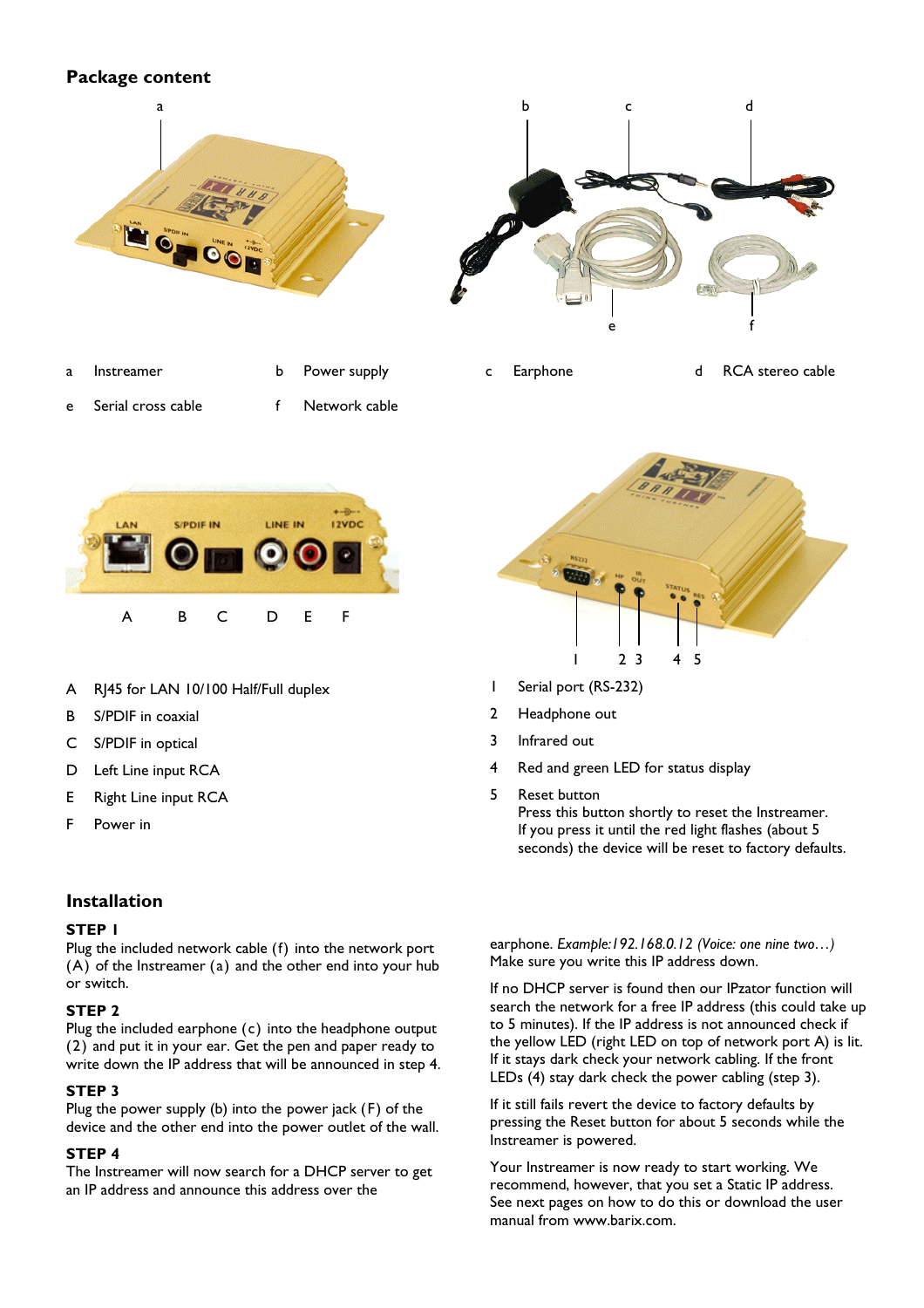# **Network configuration by web browser**

## **STEP 1**

Open your web browser.

## **STEP 2**

Enter the IP address of the Instreamer and press Enter. *Example: 192.168.0.12* 

(CONFIGURATION)

# **STEP 3**

Click on the Configuration button.



## **STEP 4**

Enter an IP address into the 4 IP address fields. At default it is 0.0.0.0 for automatic. You can use the address that was announced by the Instreamer.

## **STEP 6**

In normal operating conditions leave the Netmask as is.

#### **STEP 5**

The Gateway and Sonic IP can be left at default for now.

#### **STEP 7**

Hit the Apply button to save all changes. The Instreamer will reboot with the Static IP address.

Please continue with section "Next steps" on last page.

# **Network configuration using supplied serial cable**

#### **STEP 1**

Open a Terminal program.

#### **STEP 2**

Go to the settings menu of the terminal program and adjust the following settings:

Baud rate 9600 bit/sec, 8 Data Bits, no Parity, 1 Stop Bit

# **STEP 3**

Unplug the power supply of the Instreamer.

## **STEP 4**

Connect the supplied serial cable to your PC's COM port and to the serial port of the Instreamer.

#### **STEP 5**

Keep the Reset button pushed and plug in the power supply. Release the Reset button as soon as you see the following screen:



#### **STEP 6**

Hit <s> to skip network discovery if not connected to a network and the following screen appears:

| USBCOM - HyperTerminal<br>Edit View Call Transfer Help                                                                                                                                                                                                                                                                                                                                                                                                                      |  |
|-----------------------------------------------------------------------------------------------------------------------------------------------------------------------------------------------------------------------------------------------------------------------------------------------------------------------------------------------------------------------------------------------------------------------------------------------------------------------------|--|
| 0303098                                                                                                                                                                                                                                                                                                                                                                                                                                                                     |  |
| FACTORY key pressed !                                                                                                                                                                                                                                                                                                                                                                                                                                                       |  |
| Bootloader Version 05.03 MAC 0008E1000E64                                                                                                                                                                                                                                                                                                                                                                                                                                   |  |
| Press 's' to skip network                                                                                                                                                                                                                                                                                                                                                                                                                                                   |  |
| 0 (F000): FWB104<br>Page 2 (F200): FW0000<br>Page<br>$1$ (F100): ------<br>Page<br>5 (F500): -CoB1-<br>3 (F300): FW0002<br>$4$ (F400): $-CoB1-$<br>Page<br>Page<br>Page<br>8<br>- 6<br>777777<br>(F600):<br>Page<br>(F700):<br>$- - - - - -$<br>Page<br>(F800)<br>Page<br>(F900):<br>(FA00):<br>9<br>Page 10<br>Page 11<br>$(FB00)$ :<br>Page<br>------<br>$- - - - - -$<br>Page 12 (FC00): ------<br>Page 13 (FD00): ------<br>Page 14 (FE00):<br><b><i>CONTRACTOR</i></b> |  |
| s) setup<br>u) upload into page<br>f)<br>factory test<br>e) execute code page<br>clear flash page<br>c)<br>monitor<br>m<br>r) reset                                                                                                                                                                                                                                                                                                                                         |  |
| CAPS NUM Capture Print echo<br>SCROLL<br>Connected 0:00:07<br>9600 8-N-1<br>ANSIW                                                                                                                                                                                                                                                                                                                                                                                           |  |

### **STEP 7**

Hit <s> to get to the Instreamer setup.



# **STEP 8**

Hit <enter> to enter the Instreamer setup mode.

| <b>CONVENTED TYPES COMMUNI</b>                                                 | -- - |
|--------------------------------------------------------------------------------|------|
| Fle Edit View Call Transfer Help                                               |      |
| $D = 3$ $D = 3$                                                                |      |
|                                                                                |      |
|                                                                                |      |
| s) setup                                                                       |      |
| u) upload into page                                                            |      |
| f) factory test                                                                |      |
| e) execute code page                                                           |      |
| c) clear flash page                                                            |      |
| m) monitor                                                                     |      |
| r) reset                                                                       |      |
| *** BARIX Device *** Version 1.4                                               |      |
| Serial Number 2000003 MAC address 0008E1000E64                                 |      |
| Software version 05.0b3 (0002FF)                                               |      |
| Press Enter to go into Setup Mode                                              |      |
|                                                                                |      |
|                                                                                |      |
| *** basic parameters                                                           |      |
| Hardware:                                                                      |      |
| IP addr - 0.0.0.0/DHCP/BOOTP/AutoIP, no gateway set                            |      |
| DHCP device name : not set                                                     |      |
|                                                                                |      |
| Change Setup : 0 Network configuration                                         |      |
| 8 Exit without save<br>9 Save and exit                                         |      |
| Your choice ?                                                                  |      |
|                                                                                |      |
| SCROLL CAPS NUM Capture Print echo<br>9600 8-N-1<br>Connected 0:00:38<br>ANSIW |      |
|                                                                                |      |